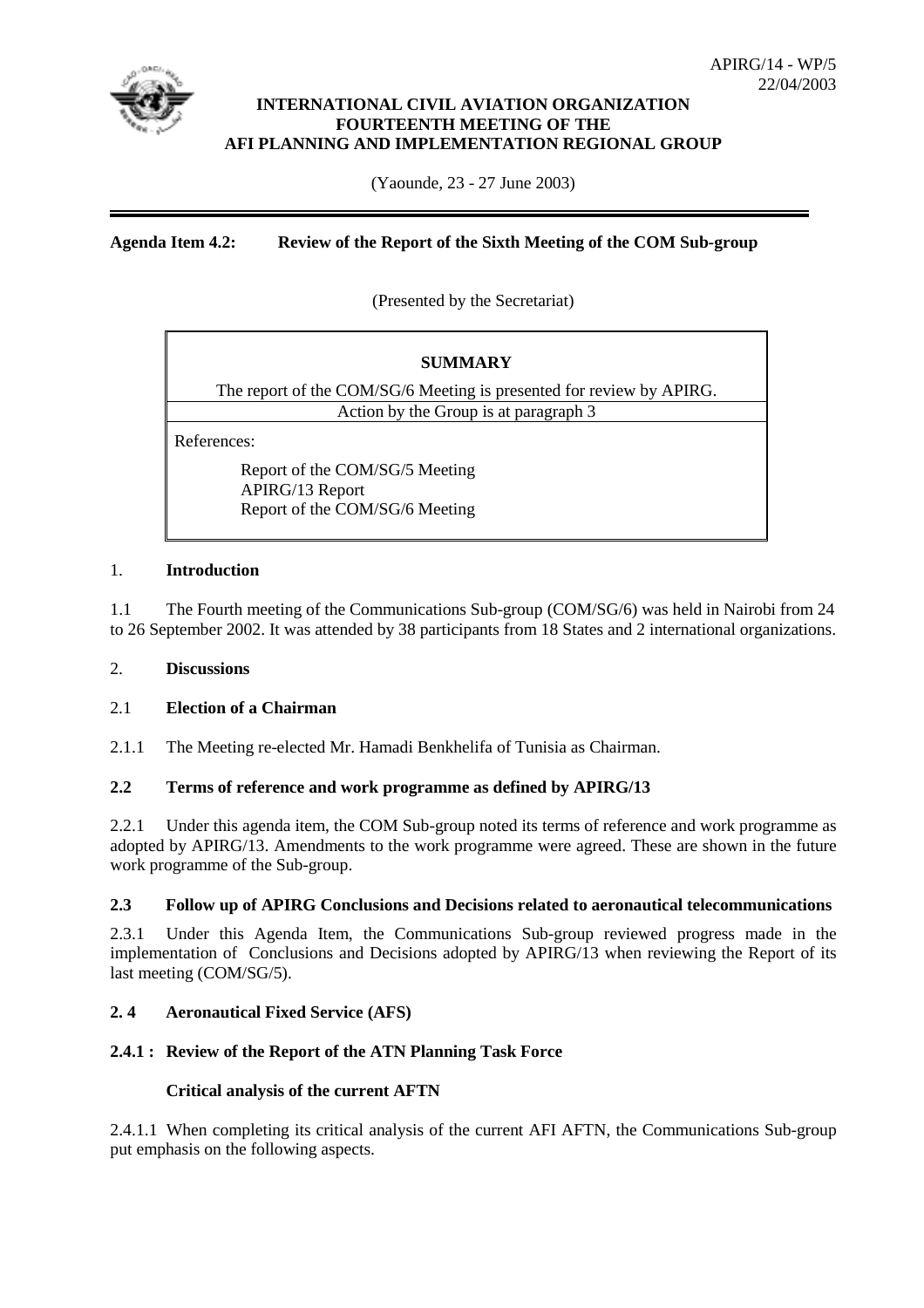## **Implementation and operational status of the AFI AFTN**

2.4.1.2 The Communications Sub-group identified the following main deficiencies and weaknesses, and proposed remedial actions accordingly :

- **a) Implementation status :** Full implementation is still not achieved : three (3) main circuits (Algiers/Niamey, Brazzaville/Johannesburg(\*), Brazzaville/Nairobi) and two (2) entry/exit circuits (Johannesburg/SAM and Johannesburg/ASIA-PAC) were not implemented, as well as the following tributary circuits: Addis Ababa/Asmara; Addis Ababa/Khartoum; Bissau/Dakar, Brazzaville/Luanda(\*), Brazzaville/Sao Tome Bujumbura/Johannesburg and Johannesburg/Kigali.
- **b)** Circuit availability: The requirement of 97% minimum (AFI/7 Rec. 9/3 refers) is not met by many circuits.
- **c) Transmission speed:** The following AFTN main circuits and inter-regional circuits do not meet the requirement for a minimum transmission speed of 1200 bits/s (APIRG Conclusion 12/13 refers): *Addis Ababa/Nairobi,Addis Ababa/Niamey, Addis Ababa/Djeddah (AFI/MID),Alger/Casablanca, Cairo/Nairobi, Cairo/Tunis, Casablanca/Dakar, Johannesburg/Nairobi and Nairobi/Mumbai (AFI/ASIA-PAC)*
- d) **Protocols:** Only 5 out of 10 main centres (50%) and  $7^{(*)}$  out of 20 main circuits are using bitoriented protocols (X.25 or X.25 CIDIN), in compliance with the APIRG requirement for a progressive implementation of bit-oriented protocols (BOPs) at main AFTN centres in order to improve data integrity and prepare the migration towards ATN.
- e) **Use of analogue technology :** The level of digitalization is rather low (only 29 out of a total of 65 circuits - 44,3% - are digital circuits), which limits the available and data processing possibilities. It was noted with appreciation that RTT circuits were no longer in use in the AFI Region for AFTN purpose.
- f) **Transit times :** The requirement of 5 minutes maximum for high priority messages and 10 minutes maximum for other messages are not met most of the time.
- **g) Interconnection of satellite telecommunication networks :** The existing sub-regional satellite telecommunication networks (AFISNET, SADC and CAFSAT networks) utilize different space segments.
- **h) Human factors :** The meeting recognized that there are no systematic training programmes on technologies relating to aeronautical telecommunication equipment/systems.

## **Proposed remedial actions**

2.4.1.3 Based on the analysis it carried out, the Communications Sub-group was of the view that improvements could be brought to the current AFI AFTN by resorting to the following measures where and when practicable.

 $(*)$  $\overset{(*)}{\text{Now implemented}}$ .

Of which  $4$  intra-regional circuits (i.e. 20%)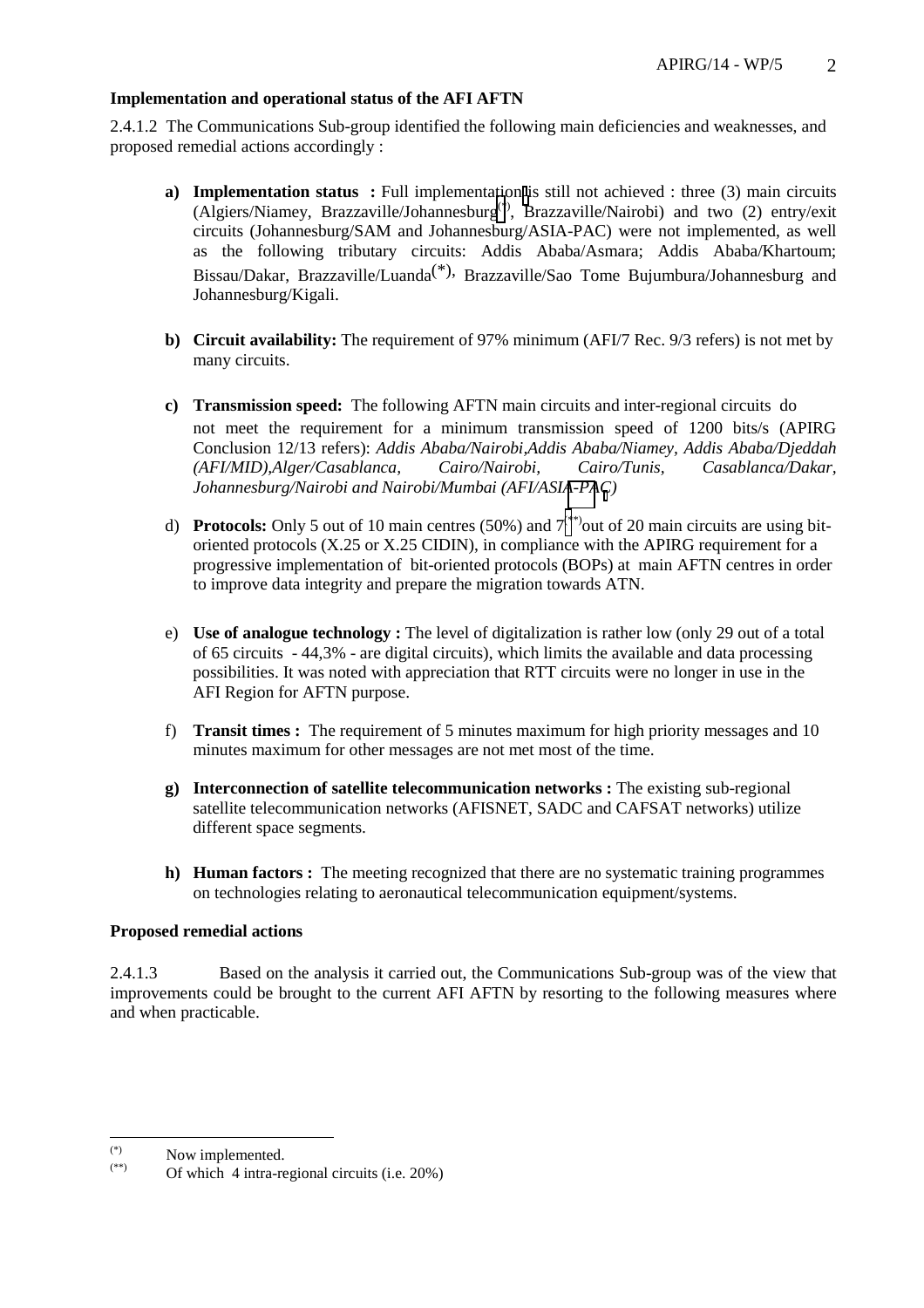## **Implementation/Upgrading of the AFI AFTN**

2.4.1.4 The Communications Sub-group called for an expeditious implementation of a minimum transmission speed of 1200 bits/s and bit-oriented protocols. The following draft Conclusions were formulated:

**DRAFT CONCLUSION 6/1: UPGRADING OF THE TRANSMISSION SPEED AND PROTOCOLS OF AFTN MAIN CIRCUITS AND ENTRY/EXIT CIRCUITS** 

## **That, in order to improve AFTN efficiency, States concerned :**

- **a) expedite the upgrading of AFTN main circuits and entry/exit circuits to a minimum of 1200 bits/s;**
- **b) implement bit-oriented protocols; and**
- **c) ensure data integrity.**

**DRAFT CONCLUSION 6/2: ORGANIZATION OF SEMINARS AND WORKSHOPS ON DATA TRANSMISSION CONCEPTS AND TECHNIQUES**

**That ICAO organize seminars/workshops on data transmission concepts and techniques utilized or to be utilized in the framework of the upgrading of the AFTN and its migration to the ATN.** 

#### **Use of public data networks (PDN)/integrated service digital networks (ISDN)**

2.4.1.5 The Communications Sub-group noted that some States had developed public data networks (PDNs) and integrated digital networks (ISDNs). It therefore suggested that recourse to such networks might be considered by States to *a)* overcome temporary disruption of dedicated circuits, *b)* when the traffic does not justify the use of dedicated, and *c)* when PDN performance, availability and costeffectiveness are demonstrably equivalent or superior. The following Draft Conclusion was formulated accordingly:

#### **DRAFT CONCLUSION 6/3: IMPLEMENTATION/UPGRADING OF AFTN MAIN CIRCUITS**

**That, for the implementation/upgrading of the links between the following AFTN main centers, States concerned consider the use of public data networks (PDNs) or integrated service data networks (ISDNs), when such networks are available and cost-effective. These are:** 

**To implement: To upgrade:** 

 $\overline{a}$ 

- 
- 
- **Brazzaville/Johannesburg Bombay/Nairobi**

- **Alger/Niamey Addis Ababa/Nairobi**
- **Brazzaville/Nairobi1 Addis Ababa/Niamey** 
	-
	- **Cairo/Nairobi**
	- **Casablanca/Dakar**
	- **Johannesburg/Nairobi**

2.4.1.6 In addition, the Communications Sub-group tasked the Secretariat to conduct a survey on the availability and usage costs of such services in the Region so as to ascertain the appropriateness and costeffectiveness of the proposed PDN/ISDN solutions to improve Addis Ababa/Nairobi, Algiers/Niamey,

<sup>&</sup>lt;sup>1</sup> A coordination meeting between Kenya and ASECNA was organized on 27 September 2002 in order to find out ways and means of implementing APIRG Conclusion 13/5 on the AFTN main circuit Brazzaville/Nairobi.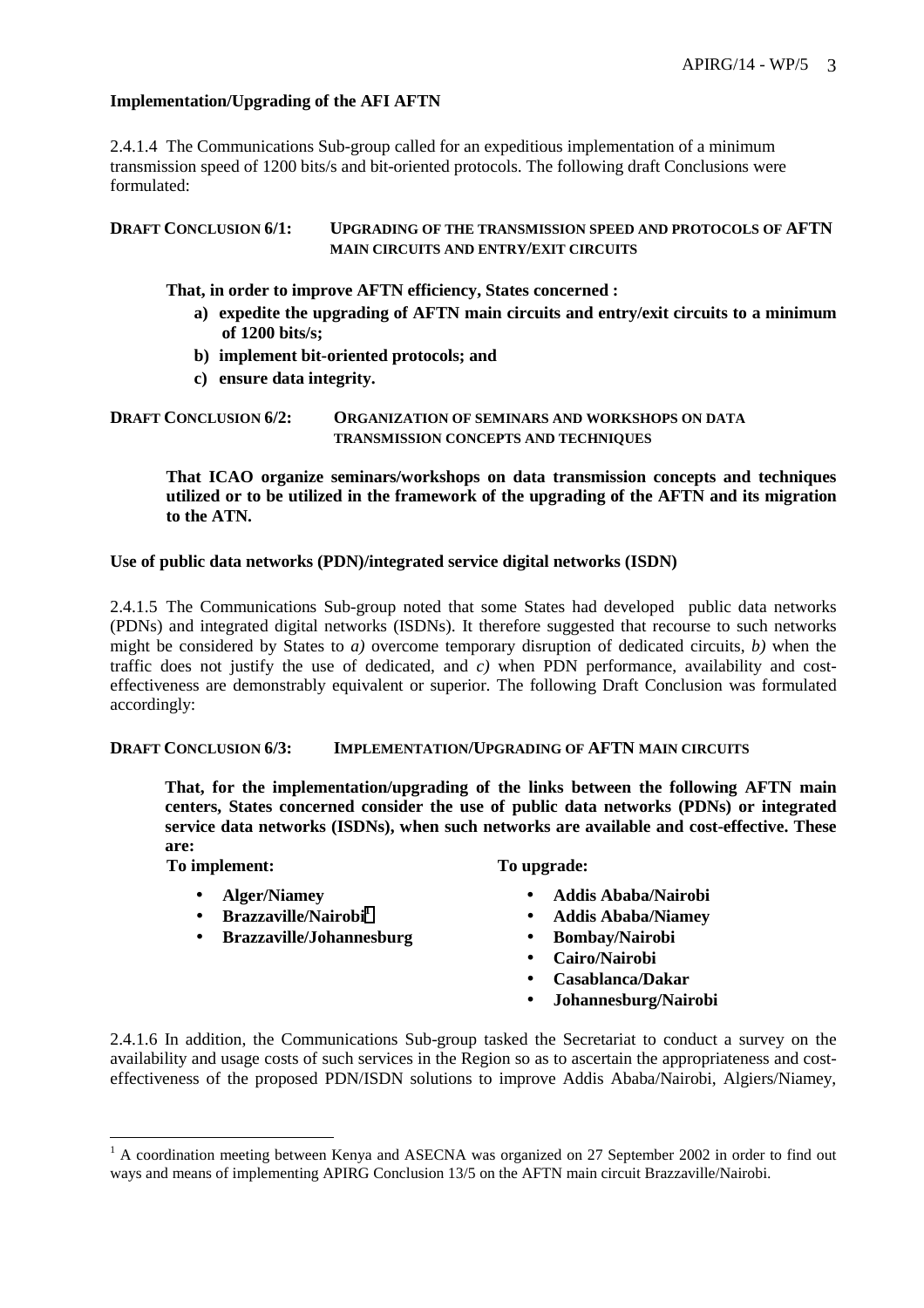Bombay/Nairobi, Brazzaville/Nairobi, Cairo/Nairobi and Johannesburg/Nairobi. The following draft Decision was formulated:

#### **DRAFT DECISION 6/4: SURVEY OF AVAILABILITY AND USAGE COST OF PUBLIC DATA NETWORKS (PDNS) AND INTEGRATED SERVICE DIGITAL NETWORKS (ISDNS)**

#### **That the Secretariat conduct a survey on the availability and usage costs of public data networks and integrated service digital networks in the Region.**

#### **Inclusion of the circuit Cairo/Tripoli in the AFTN configuration**

2.4.1.7 The Communications Sub-group agreed to include in the AFI AFTN configuration the existing well performing Cairo/Tripoli implemented on a bilateral basis. The following draft Conclusion was formulated:

#### **DRAFT CONCLUSION 6/5: ADDITION OF CAIRO/TRIPOLI CIRCUIT TO AFI AFTN PLAN**

#### **That the AFI AFTN Plan be amended to include the existing circuit between Cairo and Tripoli.**

#### **Development of AFTN implementation requirements**

2.4.1.8 The Communications Sub-group defined criteria to be taken into account in implementing or assessing AFI rationalized AFTN circuits. These implementation requirements are contained in **Appendix A** to this paper. The Communications Sub-group also reiterated the necessity for States to establish AFTN transit time statistics on a regular basis. The following draft Conclusions were formulated:

#### **DRAFT CONCLUSION 6/6: IMPLEMENTATION OF AFTN REQUIREMENTS**

**That:** 

- **a) in implementing their AFTN circuits in accordance with the AFI rationalized AFTN Plan, States take due account of requirements contained in** *Appendix A to this paper***; and**
- **b) the Secretariat provide States with all necessary indications for a better understanding of the various AFTN circuits implementation requirements referred to in a) here above.**

**DRAFT CONCLUSION 6/7: AFTN TRANSIT TIME STATISTICS**

**That in order to permit the assessment of AFTN performance on a regular basis, States establish quarterly transit time statistics for their AFTN centres on 23 January, April, July and October using the reporting format as per** *Appendix B to this paper***.** 

#### **Use of SADIS**

2.4.1.9 The Communications Sub-group recognized that SADIS, the satellite distribution system for information relating to air navigation would be used as a supplementary means. In this connection, the Sub-group identified the need to implement SADIS 2-way stations at suitable locations in the AFI Region (e.g. Cairo, Dakar, Johannesburg and Nairobi), in order to avoid transmission delays due to VSAT double hop links for the forwarding of OPMET data directly to WAFC London, and eventually AIS data to European data banks. Close co-ordination between COM, ATS, AIS and MET experts was therefore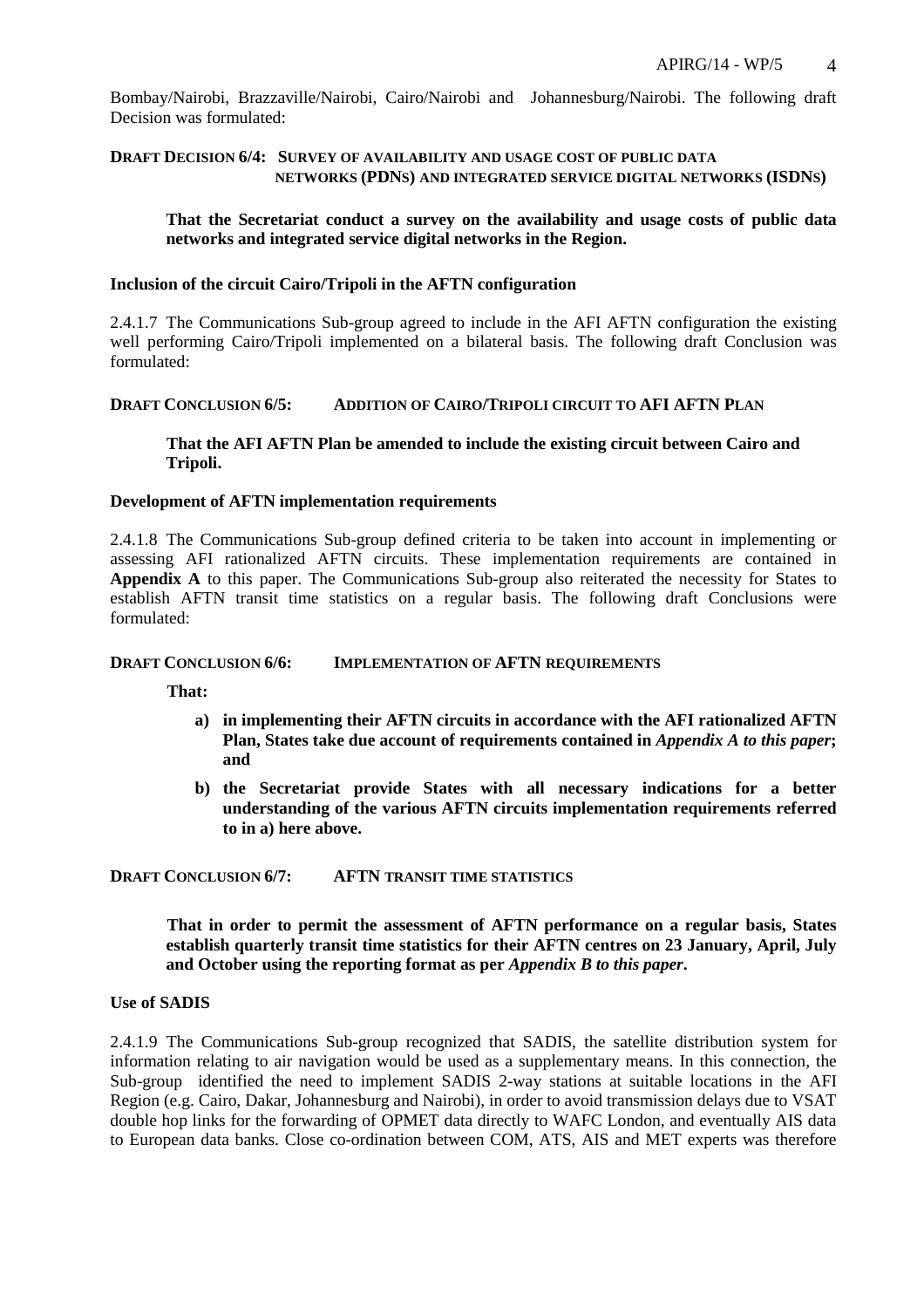recommended to finalize the definition of the types of data to be exchanged through SADIS, and accordingly refine its configuration.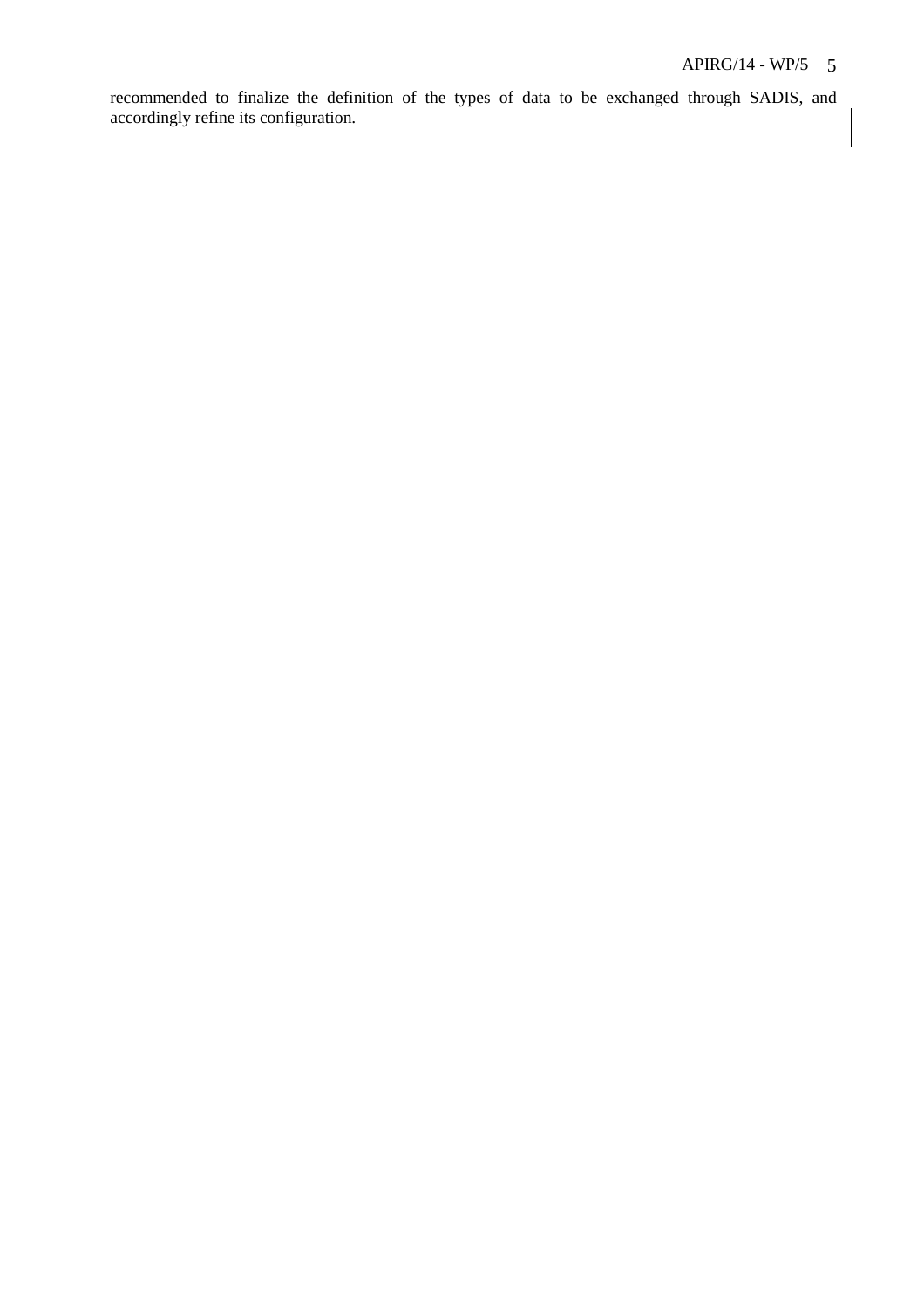## **Use of Commercial Internet for non time-critical applications**

2.4.1.10 The Communications Sub-group acknowledged that some AFTN dedicated circuits that had been specified in the AFI air navigation plan (ANP) had not been implemented for long periods of time mainly due to economical reasons, whilst commercial Internet services (ISPs) were available in States concerned. The Sub-group also took cognizance of an information paper prepared by the Secretariat, providing some background information on the history and principles of the Internet and suggesting a number of ways it can be used for aeronautical ground-ground data communications. It therefore agreed that, when and where their performance are satisfactory. States experiencing difficulties in implementing/maintaining facilities required in the AFI AFTN Plan should consider the use of commercial Internet services for nontime critical messages, subject to appropriate service level agreements to be negotiated with the ISPs. The following draft Conclusion was formulated:

## **DRAFT CONCLUSION 6/8: USE OF THE INTERNET**

**That States having difficulties to implement or maintain facilities required in the AFI AFTN Plan consider the use of the Internet when available, particularly for the exchange of non time-critical applications (e.g. flight regularity, administrative, etc.).** 

#### **2.2 Description of the AFI ATN topology**

#### **Need for performance requirements for leased ATN services**

2.2.4.1 The Communications Sub-group first acknowledged an increasing desirability of commercial provision of managed network services given un-sustainability of ad hoc development by States – which includes concerns relating to interoperability of separate network segments, backwards compatibility, accommodation of differences, communications efficiency and flexibility and cost-benefit. Hence the need to define performance and quality of service (QoS) criteria to be used by ATS providers and aircraft operators when leasing ATN services (at subnetwork or end-to-end levels) from communications service providers. The following draft Conclusion was formulated:

## **DRAFT CONCLUSION 6/9: PERFORMANCE CRITERIA FOR USE BY ATS PROVIDERS AND AIRCRAFT OPERATORS WHEN LEASING ATN SERVICES FROM COMMUNICATION SERVICE PROVIDERS**

**That ICAO develop performance criteria to be taken into consideration by air traffic services providers and aircraft operators when leasing ATN services (at sub-network or end-to-end levels) from communication service providers.** 

#### **Draft of ATN routing architecture**

2.2.2. The Communications Sub-group reviewed a draft of an initial Plan for the ATN routing architecture within the AFI Region, based on a comprehensive paper prepared by the Secretariat.

2.2.3 The Communications Sub-group then focused on a proposed representation scheme for the ATN Ground Portion Plan, noting that such a plan is described in terms of formatted tables in the other Regions (e.g. ASIA/PAC and CAR/SAM). Attention was directed to the following basic rules:

#### **Requirements for Plan description**

2.2.4 The Communications Sub-group acknowledged the need to :

• identify the purpose of the Plan document to provide an appropriate and accurate description of planned and implemented facilities, and a comprehensive view for management of the plan;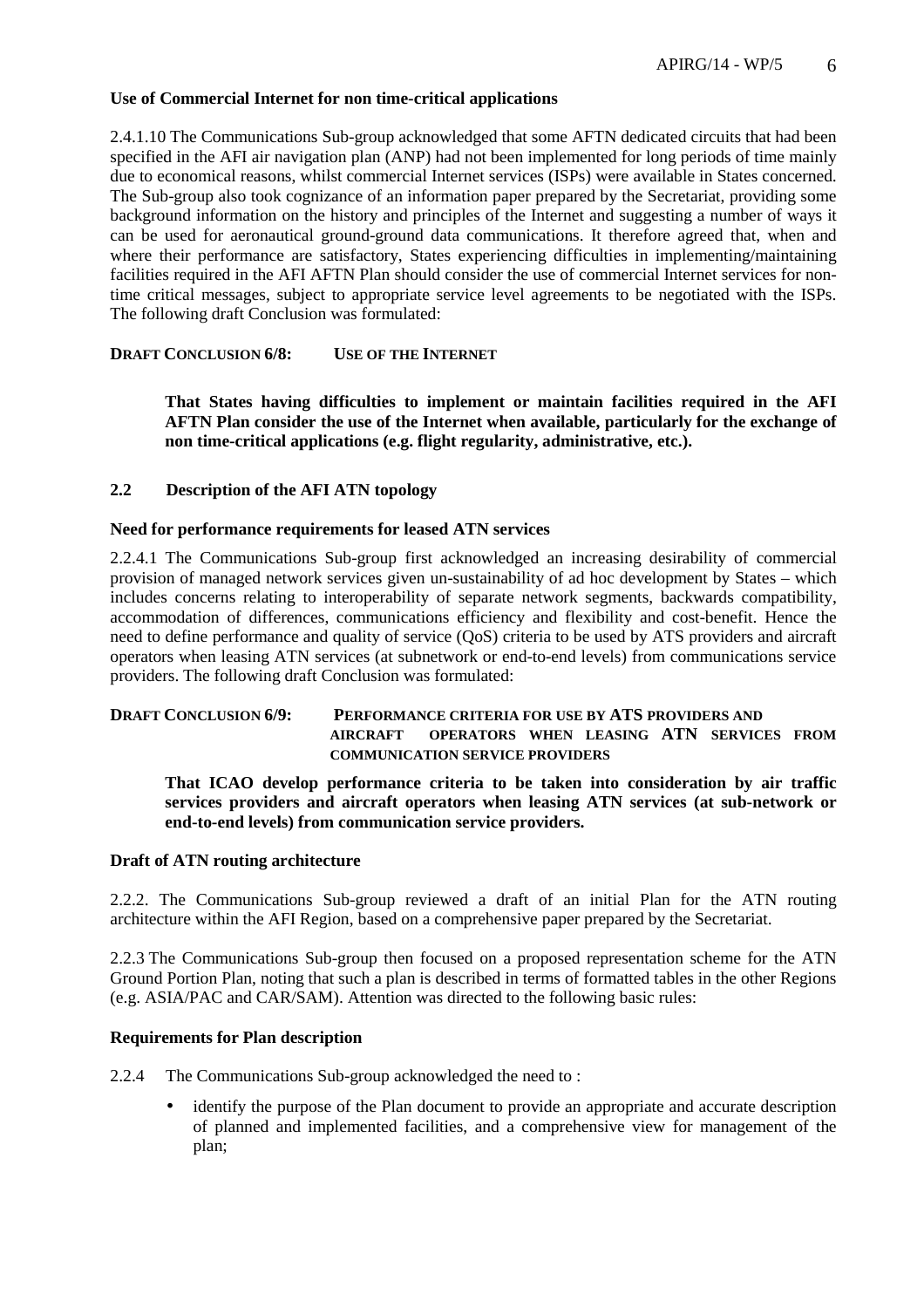- identify the entities to be described (ATN networking topology: *domains* to include *routers* (intermediate systems and end systems), routers to interconnect networks and *interconnections*; and ATN *ground applications* (AMHS, AIDC)) taking into account their different properties (relationship with peer entities); and
- describe the acceptable entities and time order of implementation plan. For instance, at the time any interconnection installed, at both sides of interconnection, there has to be installed at least one router of compatible type; or prior to any ground application installation, there should be one router installed to route their message to other End System.

2.2.5 The Communications Sub-group agreed that, though it is hard to capture all these basic rules, it is essential to provide an ATN Implementation Plan as an effective management tool to make the Plan well managed.

## **Routing architecture and description of the ATN ground-ground network**

2.2.6 The Communications Sub-group proposed an initial ATN routing architecture composed of a backbone network to concentrate ATN traffic at designated locations, and possibly support air-ground applications operating over the ATN, and ATN routing sub-regions around each backbone BIS connecting the routing domains to the backbone, these being subject to further refinements.

## **Transition Issues**

2.2.7 The Communications Sub-group agreed that the implementation of the ATN within the AFI Region may require considerable planning for the transition of the AFTN, and that this area needs further work, which will necessitate accurate information about plans of the States for ATN ground-ground applications (ATS Inter-facility Data Communications and ATS Messages Handling System). The following draft Conclusions were formulated:

**DRAFT CONCLUSION 6/10: TIMESCALE FOR THE IMPLEMENTATION OF AIDC** 

**That the APIRG ATS/AIS/SAR Sub-group be requested to provide necessary information on the timescale for the implementation of ATS Inter-facility Data Communications (AIDC).** 

## **DRAFT CONCLUSION 6/11: INFORMATION ON STATES' PLANS FOR THE IMPLEMENTATION OF AMHS**

 **That the Secretariat conduct a survey on States plans for the implementation of the AMHS application to be supported by the ATN.** 

## **Human resources**

2.2.8 The Communications Sub-group acknowledged that there was lack of or insufficient training on aeronautical equipment and associated technologies. Suitable human resources and training programmes were therefore needed in order to ensure that a sufficient number of personnel is available and remain proficient in the skills necessary to operate and maintain communication facilities. The following draft Conclusion was formulated:

**DRAFT CONCLUSION 6/12: COMMUNICATIONS HUMAN RESOURCES AND TRAINING – RELATED ISSUES**

**That human resources and training issues relating to the Communications field be taken into account by an APIRG appropriate body, in order to ensure that a sufficient number of personnel is available and remain proficient in the skills necessary to operate and maintain facilities.**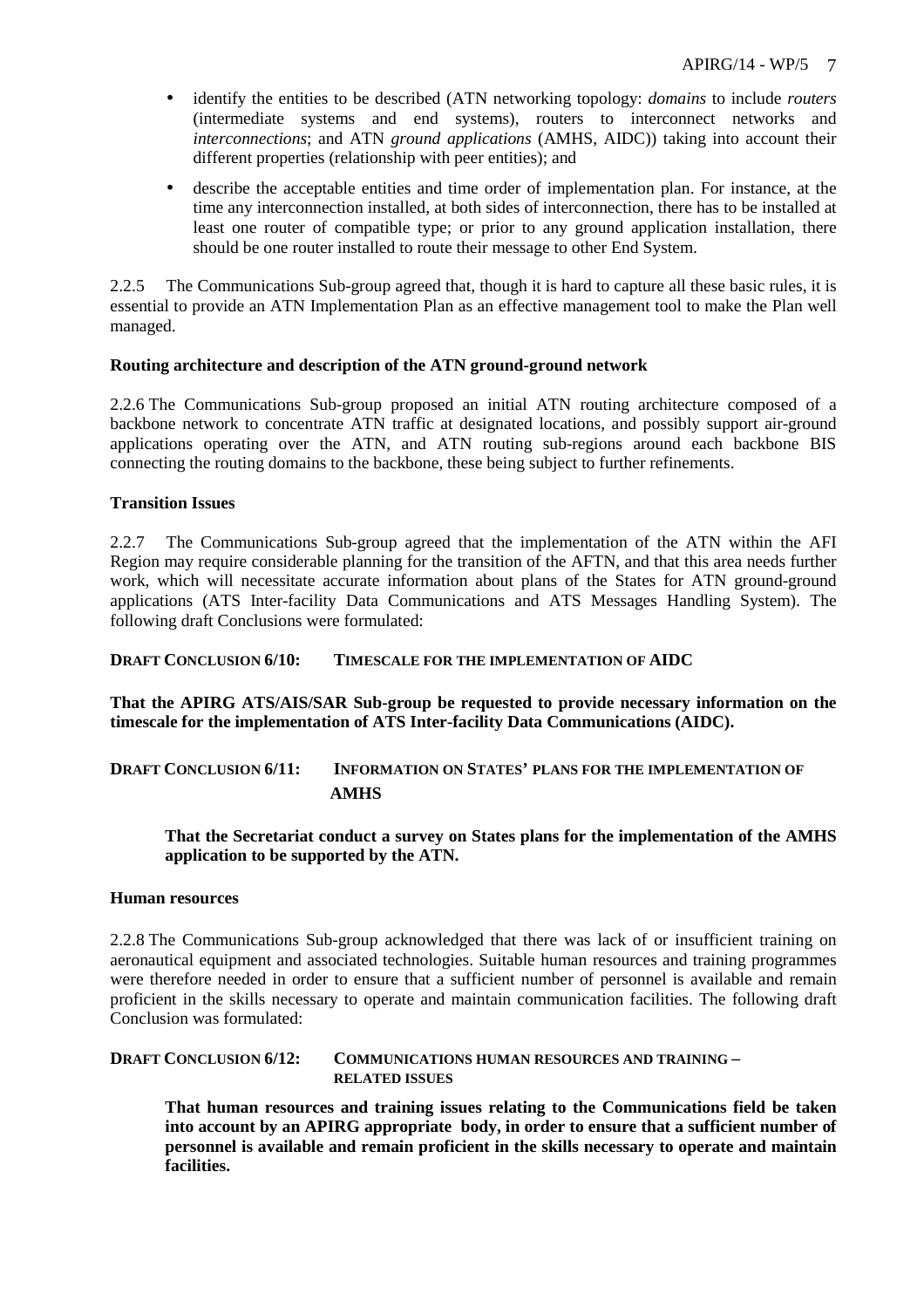## **Future work programme and composition**

2.2.9 The Communications Sub-group adopted the future work programme and composition of the ATN Planning Task Force.

## **2.4.2 Review of performance and implementation of the aeronautical fixed telecommunication network (AFTN) in the AFI Region, identification of deficiencies and remedial action for their elimination.**

#### **Implementation status – Identification of deficiencies**

2.4.2.4.1 The Communications Sub-group reviewed the performance and implementation status of the AFTN in the AFI Region, and identified deficiencies and remedial measures for their elimination. It also updated the list of AFTN deficiencies in the AFI Region to be considered under Agenda Item 5 of this meeting (**WP/13 refers**).

2.4.2.2 In addition, the Sub-group analyzed statistical data on AFI AFTN performance compiled by the Secretariat for the year 2002, showing efforts made/to be made by States in order to maintain/increase the availability rates of AFTN circuits.

## **2.4.3 Review of the implementation and performance of the Air Traffic Services Direct Speech (ATS/DS) network in the AFI Region, identification of deficiencies and remedial action for their elimination**

## **Implementation status – Identification of deficiencies**

2.4.3.1 The Communications Sub-group reviewed the implementation efforts since its last meeting (COM/SG/5, Dakar, 3-6 October 2000). It noted that 12 ATS/DS circuits have been implemented by 11 States, whilst 3 States have not implemented any of 10 required ATS/DS circuits. The Communications Sub-group also updated the list of ATS/DS deficiencies in the AFI Region to be considered under Agenda Item 5 of this meeting (**WP/13 refers**).

## **2.4.4 Use of VSAT technology to cater for AFS requirements**

#### **Communications between Accra, Brazzaville, Dakar Oceanic and Luanda FIRs**

2.4.4.1 The Communications Sub-group discussed at length ways of improving/implementing AFS links (AFTN and ATS/DS) between Accra, Brazzaville and Luanda FIRs, by using VSAT technology as called for by APIRG. Views were particularly exchanged on proposals from ASECNA and IATA based on the extension of AFISNET or CAFSAT networks. In the absence of Angola, it was agreed that this issue could addressed by the planned ATS/COM coordination meeting to be held under the aegis of ICAO. The following draft Conclusion was formulated accordingly:

**DRAFT CONCLUSION 6/16: ATS/COM COORDINATION MEETING BETWEEN ACCRA, BRAZZAVILLE, DAKAR OCEANIC, KINSHASA AND LUANDA FIRS**

**That:** 

- **a) ICAO organize an ATS/COM coordination meeting between Accra, Brazzaville, Dakar Oceanic, Kinshasa and Luanda FIRs, with all parties concerned; and**
- **b) This meeting examine all proposed solutions, including those presented to COM/SG/6 meeting, to cater for AFS requirements between these FIRs.**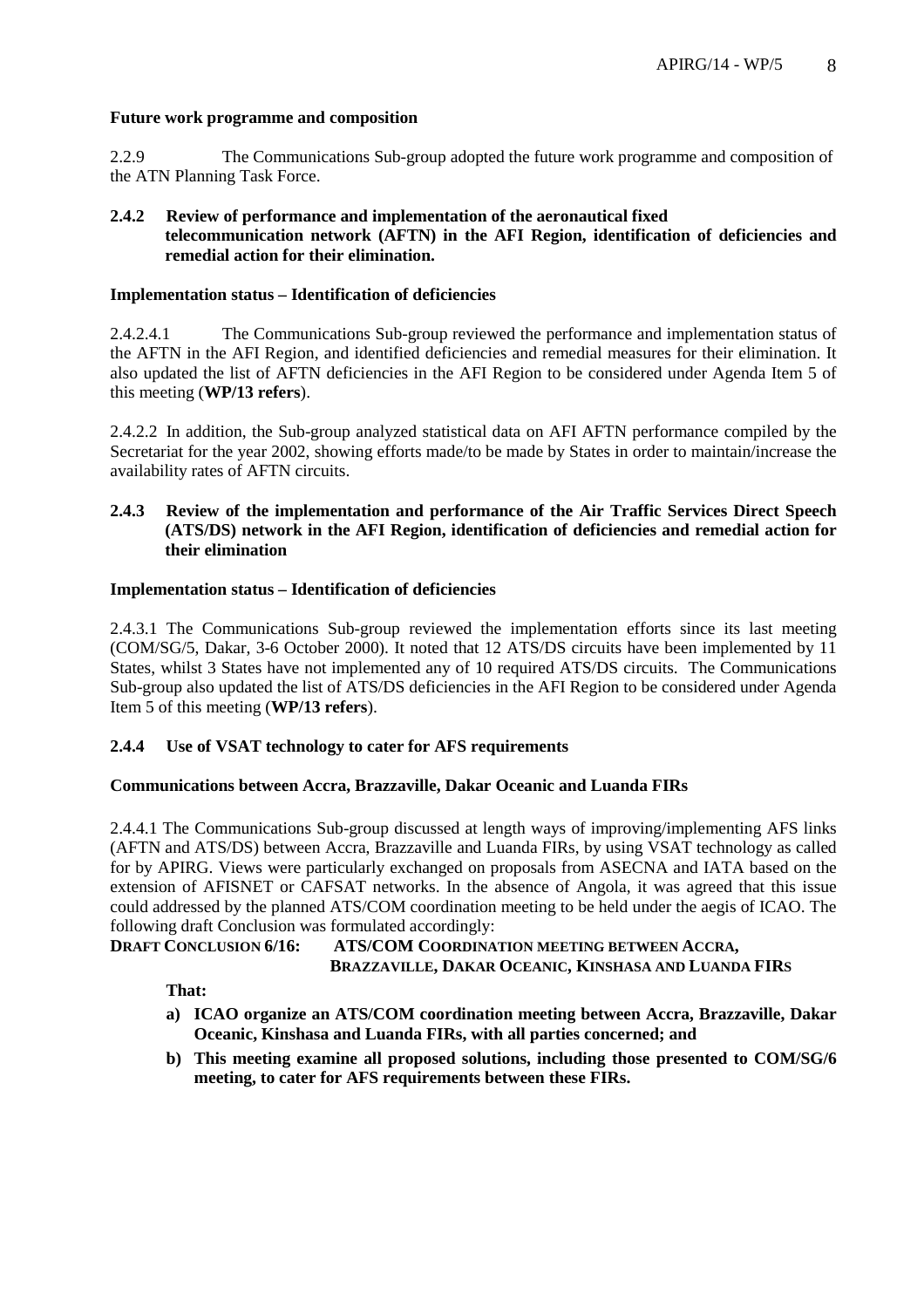## **Implementation status and development of VSAT networks**

2.4.4.2 Algeria, South Africa (ATNS), Spain, Tunisia, ASECNA, IATA and the Secretariat presented the Communications Sub-group with updated information on the implementation status and plans for the development of AFISNET, SADC, CAFSAT, NAFISAT and EUROCONTROL VSAT networks.

- AFISNET network: its expansion to Algeria, Angola, France (Aix-en-Provence), Guinea Bissau and Sao Tome and Principe is under consideration or planned, and its digitalization in Ghana and Nigeria was in progress.
- SADC network: future developments include integration of a VSAT terminal to be installed in Bujumbura, technical aspects, institutional and governance issues, expansion of the current VSAT system and integration with other networks.
- ASECNA and ATNS informed the meeting of action undertaken to achieve the interconnection between AFISNET and SADC networks before the end of the year 2002, which includes the implementation of the AFTN main circuit Brazzaville/Johannesburg and a number of AFTN tributary circuits and ATS/DS circuits.
- CAFSAT network: major developments (integration of new nodes, sharing of surveillance data, transmission of GNSS data).
- NAFISAT project: following an informal ATM/CNS coordination meeting involving Djibouti, Eritrea, Ethiopia, Kenya, Somalia, Sudan and Uganda, a working group<sup>2</sup> has been established under ICAO coordination and tasked with the drafting of a project document on the NAFISAT network called for by APIRG (Conclusion 13/15 refers). States identified by APIRG had agreed in principle to participate in this project. Following a meeting of participating States in early 2003, 9 States have confirmed their participation. .
- EUROCONTROL VSAT network: the Communications Sub-group was informed of the extension of EUROCONTROL VSAT network covering States within the Black Sea Area, including Malta, Tunisia and possibly Libya.

2.4.4.3 In addition, Algeria and Egypt submitted information papers on their plans for national VSAT networks; and Egypt informed the meeting of the implementation of a bilateral VSAT link between Asmara and Cairo.

## **ATS/DS VSAT DOUBLE HOP LINKS**

 $\overline{a}$ 

2.4.4.4 The Communications Sub-group was apprised of the results from ATS/DS double hop link trials which were carried out by Las Palmas ACC (Spain) and Sal ACC (Cape Verde) on CAFSAT network, showing propagation times of 387 milliseconds (one hop) and 677 milliseconds (double hops).

2.4.4.5 Spain and ASECNA indicated that an operational double hop link was planned between Las Palmas (Spain) and Nouakchott (Mauritania) via Dakar (Senegal), using AFISNET and CAFSAT legs.

 $2$  The working group on NAFISAT is composed of Kenya, ICAO and IATA.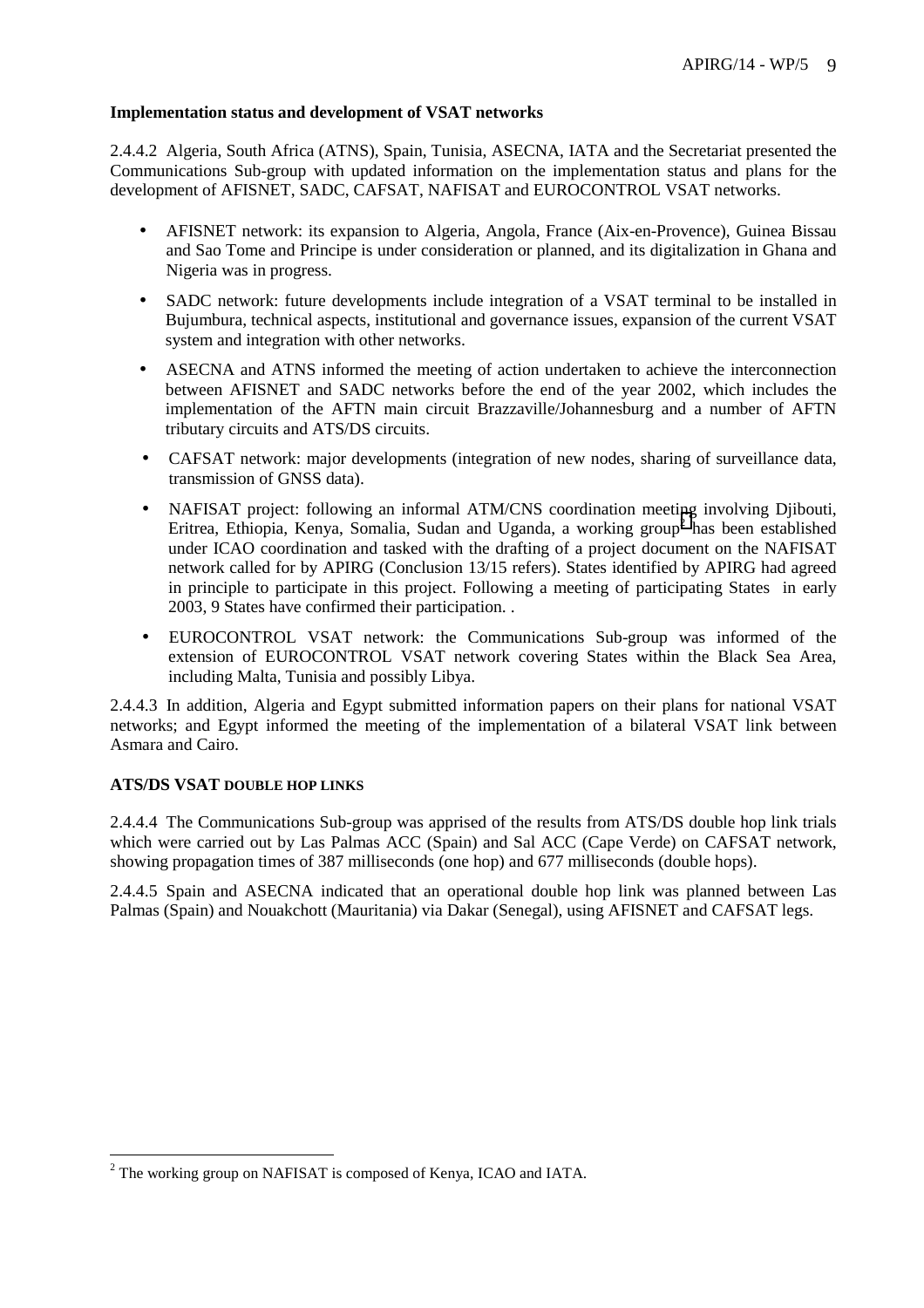## **2. 5 Review of the implementation and performance of the Aeronautical mobile service (AMS)**

## **Implementation status – Identification of deficiencies**

2.5.1 The Communications Sub-group reviewed the implementation and performance of the aeronautical mobile service in the AFI Region, and updated the list of AMS deficiencies to be considered under Agenda Item 5 of this meeting (**WP/13 refers**).

## **Extension of VHF coverage**

2.5.2 The Communications Sub-group acknowledged the efforts made by a number of States to extend VHF coverage on ATS routes using remote VHF stations, in accordance with AFI/7 Recommendation 5/12. It particularly noted recent achievements in the following FIRs: Antananarivo (2 remote stations); Dakar (2 remote stations), Mauritius (4 remote stations), Niamey (1 remote station). The Communications Sub-group also noted planned VHF relay stations in FIRs Beira, Brazzaville, Dakar Oceanic, Dar-es-Salaam, Entebbe, Luanda, Lusaka, Lilongwe, N'Djamena and Niamey, and recognized that significant progress and improved AMS services can be achieved if all projects are implemented.

2.5.4 The Communications Sub-group was of the view that the Secretariat should monitor the extension of VHF radio coverage in the Region, and coordinate the edition of a map thereof. For that purpose, States not having done so were therefore requested to provide the Secretariat with relevant information concerning their VHF stations, by indicating for each existing/planned station: the FIR, frequency, geographical coordinates, coverage range, implementation date, and FIR sector covered/to be covered. The following draft Conclusion was formulated:

## **DRAFT CONCLUSION 6/18 : EXTENSION OF VHF RADIO COVERAGE**

**That :** 

 $\overline{a}$ 

- **a) States which have not done so, communicate to relevant ICAO Regional Offices exhaustive data on their remote VHF stations implemented/to be implemented in accordance to AFI/7 Recommendation 5/12 (for each station : FIR, frequency, geographical coordinates, coverage range, implementation date, sector covered) ; and**
- **b) The Secretariat coordinate the edition of a map on VHF coverage in the AFI Region.**

## **Investigations on operators deficiency reports**

2.5.5 The Communications Sub-group was informed of deficiency reports which the Secretariat receives at times from users, particularly the Flight Safety Unit of SAA, these being usually copied to the concerned CAA. It therefore encouraged States to investigate diligently and provide feedback to all addressees of such deficiency reports, and designate focal points to reply to users deficiency reports related to communications. States were also invited to issue a NOTAM whenever a given communication facility is not fully operational.

## **Results from the IFALPA survey on AMS communications**

2.5.6 The Communications Sub-group was presented with the results of a one – year survey carried out by IFALPA on AMS communications (VHF, HF), compiled from 200 'Deficiency Forms'<sup>3</sup> (DFs) over

 $3$  The use of IFALPA DF by airline crews operating into and over AFI has made it possible to submit to ICAO and States the actual state of affairs when engaged in flying over Africa. The DF survey runs through the overflying phase, looking at serviceability of navigational aids, and whether, in case of unserviceability such unserviceability is NOTAMed, also looking at the quality of communications, to the approach phase taking into account approach and tower communications, approach aids serviceability, etc.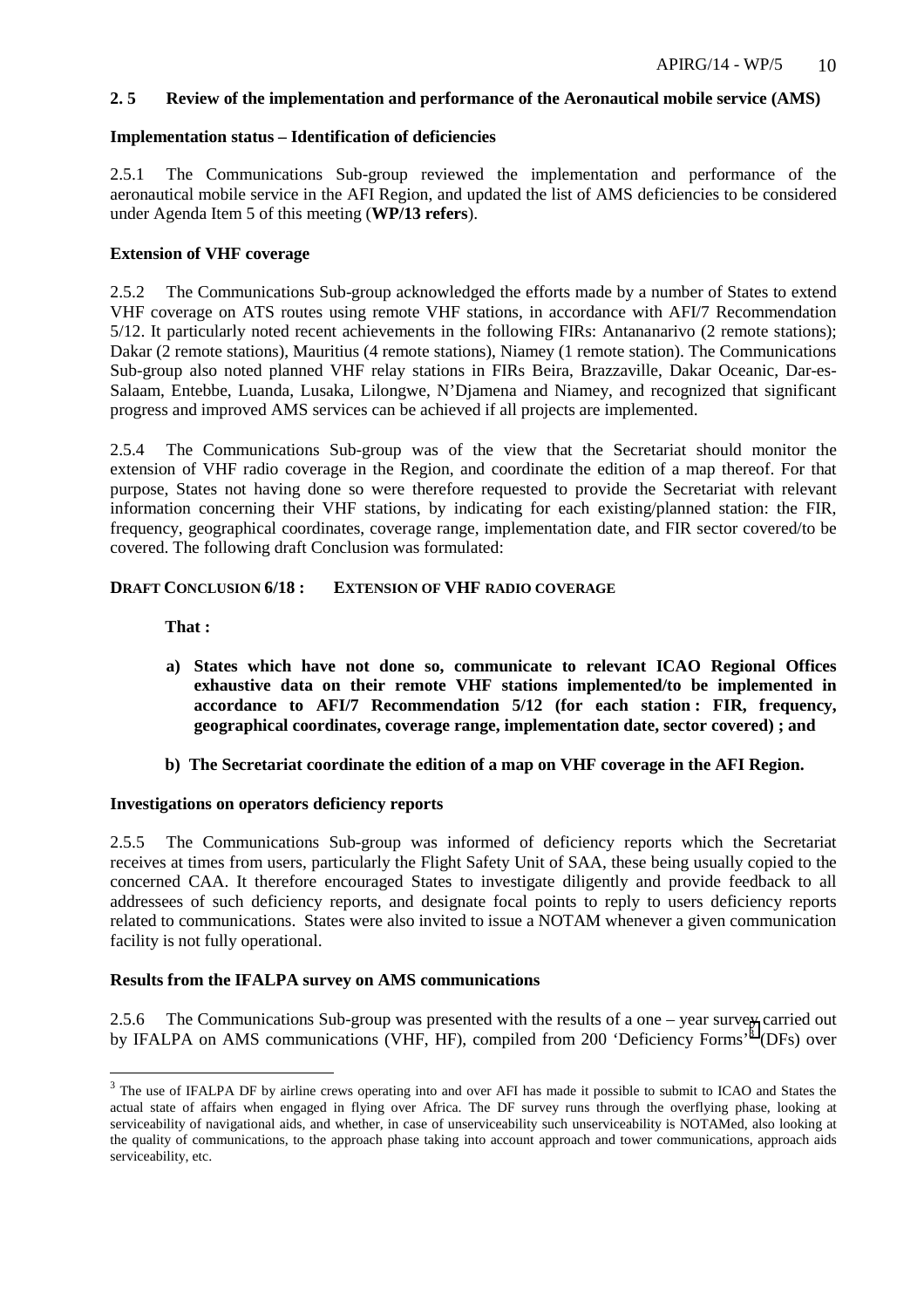the period from October 2001 to September 2002. All received deficiency forms are processed at IFALPA and original forms are copied and sent to ICAO and IATA regional offices in Dakar and Nairobi, and are thus made available to all interested parties. The Sub-group encouraged and congratulated IFALPA for its initiative, a valuable contribution in monitoring AMS communications in the AFI Region. In substance, the results showed a definite improvement when comparing this year's survey with previous years, especially a relative reduction in the use of HF in certain FIR's.

## **2. 6 Aeronautical radio navigation service (ARNS)**

## **Implementation status – Identification of deficiencies**

2.6.1 Under this Agenda Item, the Communications Sub-group reviewed progress made in aeronautical radio navigation service (ARNS) since its last meeting (COM/SG/5) and APIRG/13, and updated the list of deficiencies in this field ( **WP/13 refers).**

## **2. 7 Review of ICAO position and preparations for the ITU WRC - 2003**

## **ICAO position**

2.7.1 The Communications Sub-group reviewed the ICAO position<sup>4</sup> on critical issues for civil aviation to be discussed at the ITU World Radiocommunication Conference (WRC-2003) (Geneva, Switzerland 9 June - 4 July 2003). It noted that feedback received from States indicates full support the for the ICAO position, in accordance with APIRG Conclusion 13/23 and follow up action taken by the Secretariat.

## **ITU Plenipotentiary Conference 2002**

2.7.3 The Communications Sub-group was briefed on ICAO proposals presented to the ITU Plenipotentiary Conference (Marrakech, September/October 2002), aimed at enhancing the role of UN observers at ITU Conferences. All AFI States have been urged to support the ICAO proposals and similar papers presented by regional telecommunications agencies (ATU, CEPT, CITEL).

## **AFI Regional Preparatory Group (RPG) meeting**

2.7.4 The Communications Sub-group reviewed the Report of the AFI Regional Preparatory Group (RPG) seminar organized by ICAO from 18 to 19 April 2002 on the preparations for WRC-2003. The seminar aimed at familiarizing experts of the AFI Region with the ITU processes, the regional telecommunications organizations (ATU, CEPT, CITEL), the ICAO position, IATA spectrum protection activities, and new challenges facing the aeronautical community in terms of spectrum protection (ultrawideband devices).

## **WRC-2003 focal points**

 $\overline{a}$ 

2.7.5 The Communications Sub-group was apprised of a recommendation from the African Telecommunications Union (ATU) on the establishment of National Conference Preparatory Working Groups for WRC-2003 in States, and accordingly encouraged States to participate in those working groups and to designate focal points of contact for WRC-2003 matters<sup>5</sup>.

2.7.6 The following draft Conclusions were adopted:

<sup>&</sup>lt;sup>4</sup> The ICAO position adopted by the Council was distributed to States and international organizations under State letter E 3/5-01/79 dated 10 August 2001.

<sup>&</sup>lt;sup>5</sup> A number of States have designated WRC-2003 focal points.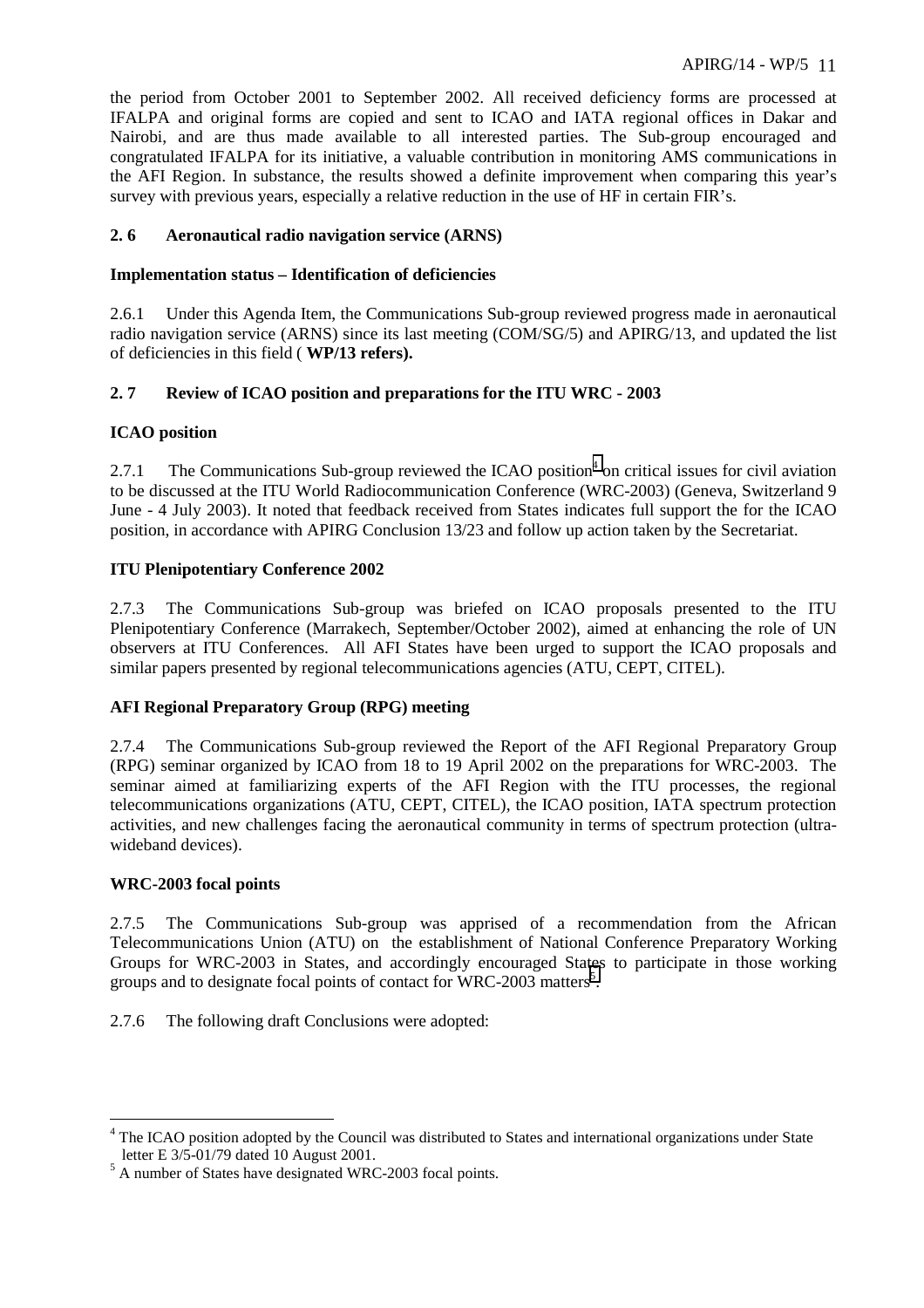**DRAFT CONCLUSION 6/20 : FOCAL POINTS OF CONTACT FOR ITU-WRC PREPARATION**

**That States, which have not done so yet, designate ITU WRC preparation focal points in their Administrations.** 

**DRAFT CONCLUSION 6/21 : NEED FOR PERMANENT LIAISON WITH TELECOMMUNICATION REGULATORS** 

**That civil aviation Administrations maintain constant liaison with telecommunication regulators to build bridges and facilitate WRC preparation.** 

**DRAFT CONCLUSION 6/22 : SEMINARS ON RADIOFREQUENCY SPECTRUM REGULATIONS AND MANAGEMENT** 

**That ICAO explore ways and means to implement issues addressed in ITU WRC-2000 regarding training and seminars on spectrum management and regulations.**

**DRAFT CONCLUSION 6/21 : NEED FOR PERMANENT LIAISON WITH TELECOMMUNICATION REGULATORS** 

**That civil aviation Administrations maintain constant liaison with telecommunication regulators to build bridges and facilitate WRC preparation.** 

**DRAFT CONCLUSION 6/22 : SEMINARS ON RADIOFREQUENCY SPECTRUM REGULATIONS AND MANAGEMENT** 

**That ICAO explore ways and means to implement issues addressed in ITU WRC-2000 Resolution 20 regarding training and seminars on spectrum management and regulations.**

#### **2. 8 Future work programme and composition of the Communications Sub-group**

2.8.1 Under this Agenda Item, the Communications Sub-group reviewed and updated its work programme and composition as per *Appendix C* to this paper. The following draft Decision was formulated:

## **DRAFT DECSION 6/23 : FUTURE WORK PROGRAMME AND COMPOSITION OF THE COMMUNICATIONS SUB-GROUP**

**That :** 

- **a) the future work programme and composition of the Communications Sub-group be as defined at** *Appendix C to this paper* **; and**
- **b) Sudan be a member of the Communications Sub-group.**

#### **2. 9 Any other business**

2.9.1 Under this Agenda Item, the meeting noted the need for all AFI States to establish their procedures for the assignment of 24-bit aircraft addresses as called for by the Seventh AFI Regional Air Navigation Meeting (AFI/7), particularly in relation with ACAS II implementation requirements. The following draft Conclusion was formulated:

#### **DRAFT CONCLUSION 6/24 : PROCEDURES FOR 24-BIT AIRCRAFT ADDRESS ASSIGNMENT**

**That those States, which have not already done so, establish, as a matter of urgency, procedures for the assignment of 24-bit aircraft addresses in accordance to AFI/7 Recommendation 11/2.**